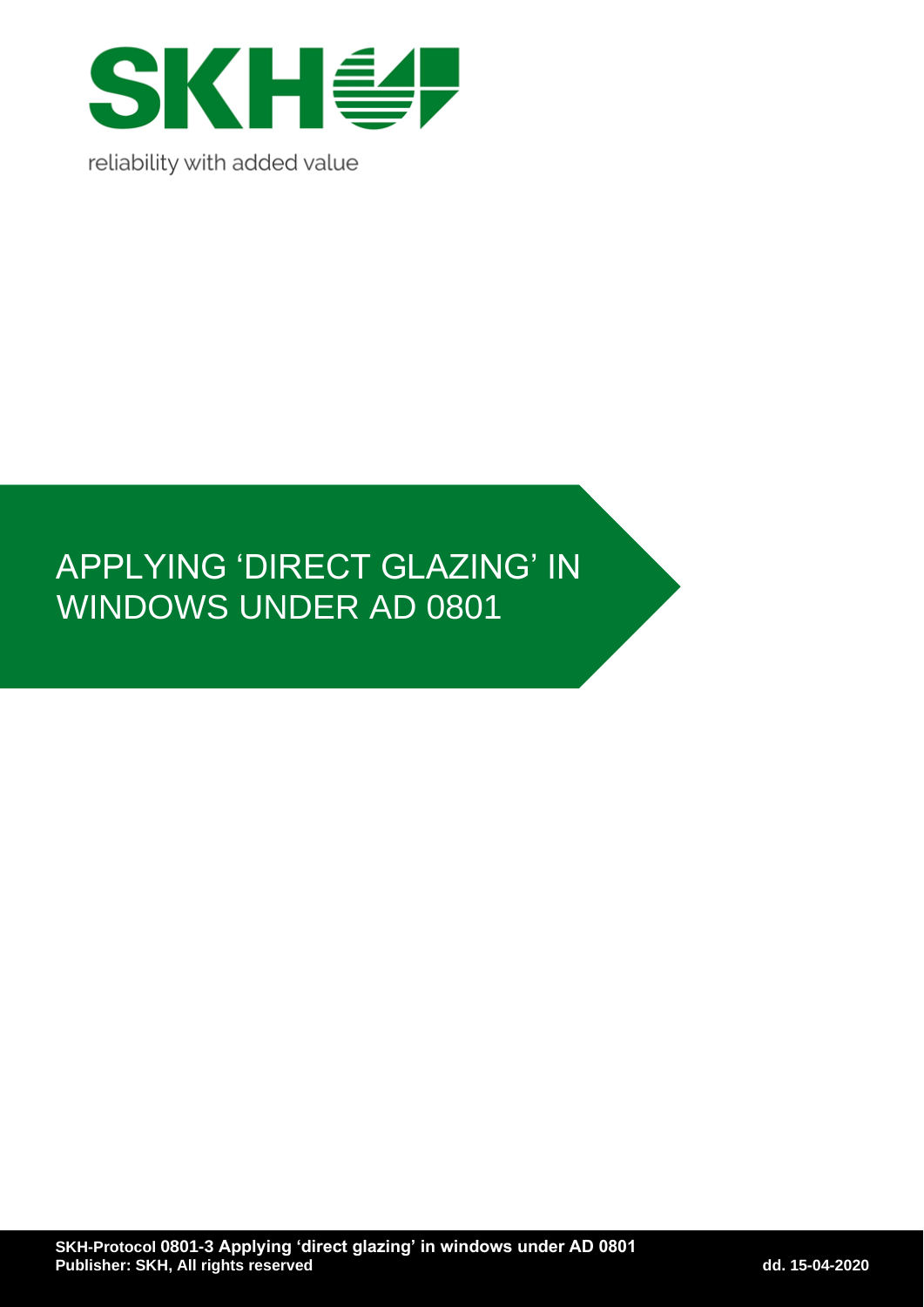

## **PROLOGUE**

This protocol has been drawn up by SKH, in consultation with the NBvT (Dutch timber association), in order to provide clarity about the steps to be followed for the KOMO certification of wooden windows fitted with direct glazing in accordance with AD 0801. In the case of direct glazing, the glass is glued into the wooden window, thus contributing to the strength and rigidity of the wooden window. This makes it possible to reduce the size of the wooden window. This document is drawn up, because this method of glazing requires specific requirements regarding the (quality of the) bonding. It is an interpretation document for the AD 0801 "wooden façade elements"

Published by: Certification body SKH P.O. Box 159 6700 AD WAGENINGEN The Netherlands<br>Tel.: +31(0) Tel.: +31(0)317 45 34 25<br>E-mail: mail@skh.nl mail@skh.nl Website: http://www.skh.nl

© SKH

No part of this publication may be reproduced and/or made public by means of printing, photocopying, microfilming or by any other means whatsoever without the prior permission in writing from SKH, nor may it be used without such permission for any other purpose than that for which it was produced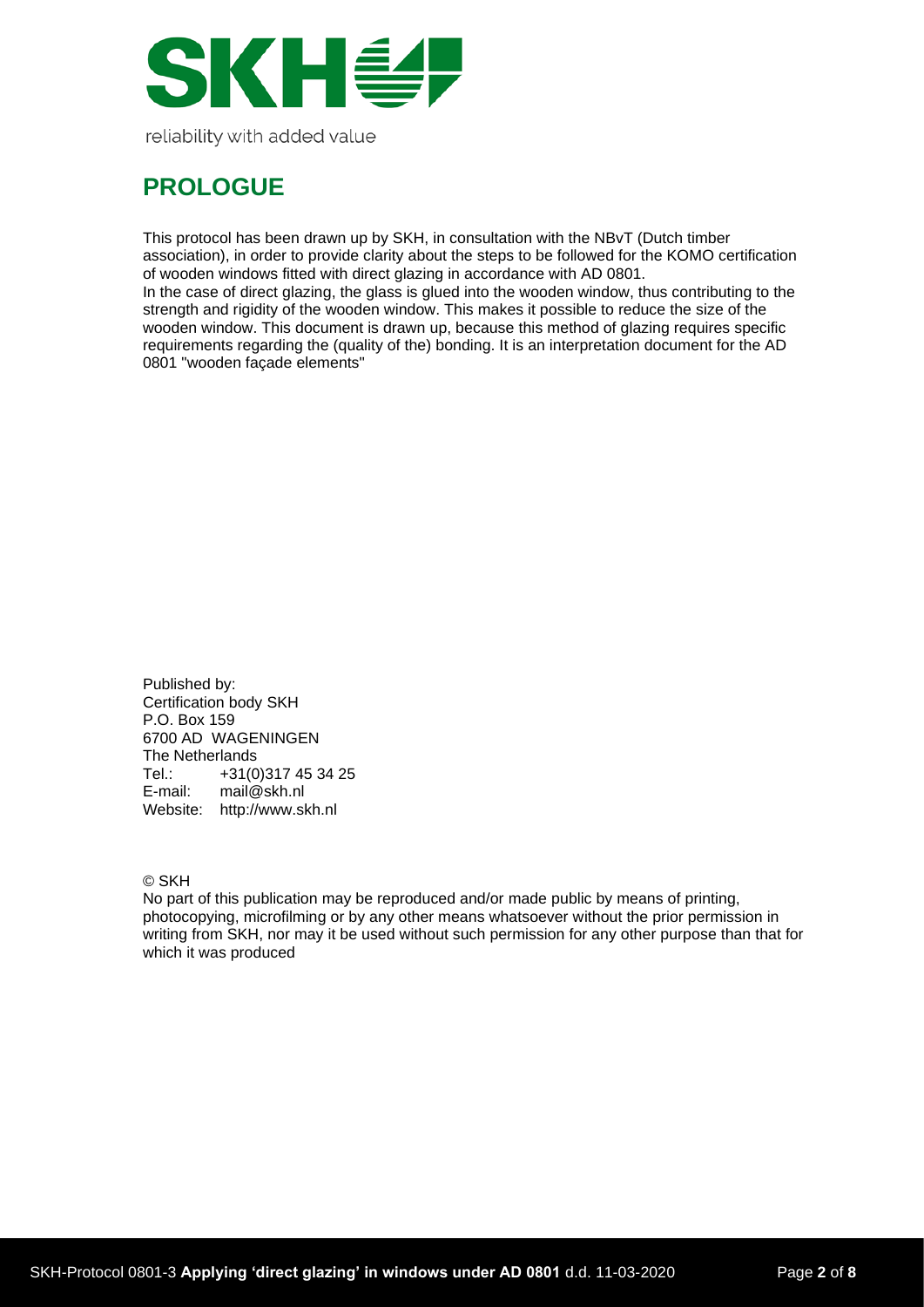

## **INHOUD**

| 1. INTRODUCTION                        |                                                                                   |   |
|----------------------------------------|-----------------------------------------------------------------------------------|---|
| 1.1                                    | General                                                                           | 4 |
| 1.2                                    | Scope                                                                             | 4 |
| 1.3                                    | KOMO <sup>®</sup> attest-with-product certificate (with KOMO process certificate) | 4 |
| 2. THERMINOLOGY                        |                                                                                   |   |
| 3. ADMISSION AND PERIODICAL ASSESSMENT |                                                                                   |   |
| 4. PERFORMANCE REQUIREMENTS            |                                                                                   |   |
| 5. REQUIREMENTS PRODUCT SPECIFICATIONS |                                                                                   |   |
| 5.1                                    | General                                                                           | 6 |
| 5.2                                    | Glazing                                                                           | 6 |
|                                        | 5.2.1 Durable bonding of the direct glazing system                                | 6 |
|                                        | 5.2.2 Strength and dimensions windows                                             | 7 |
|                                        | 5.2.3 Compatibility of the materials                                              | 8 |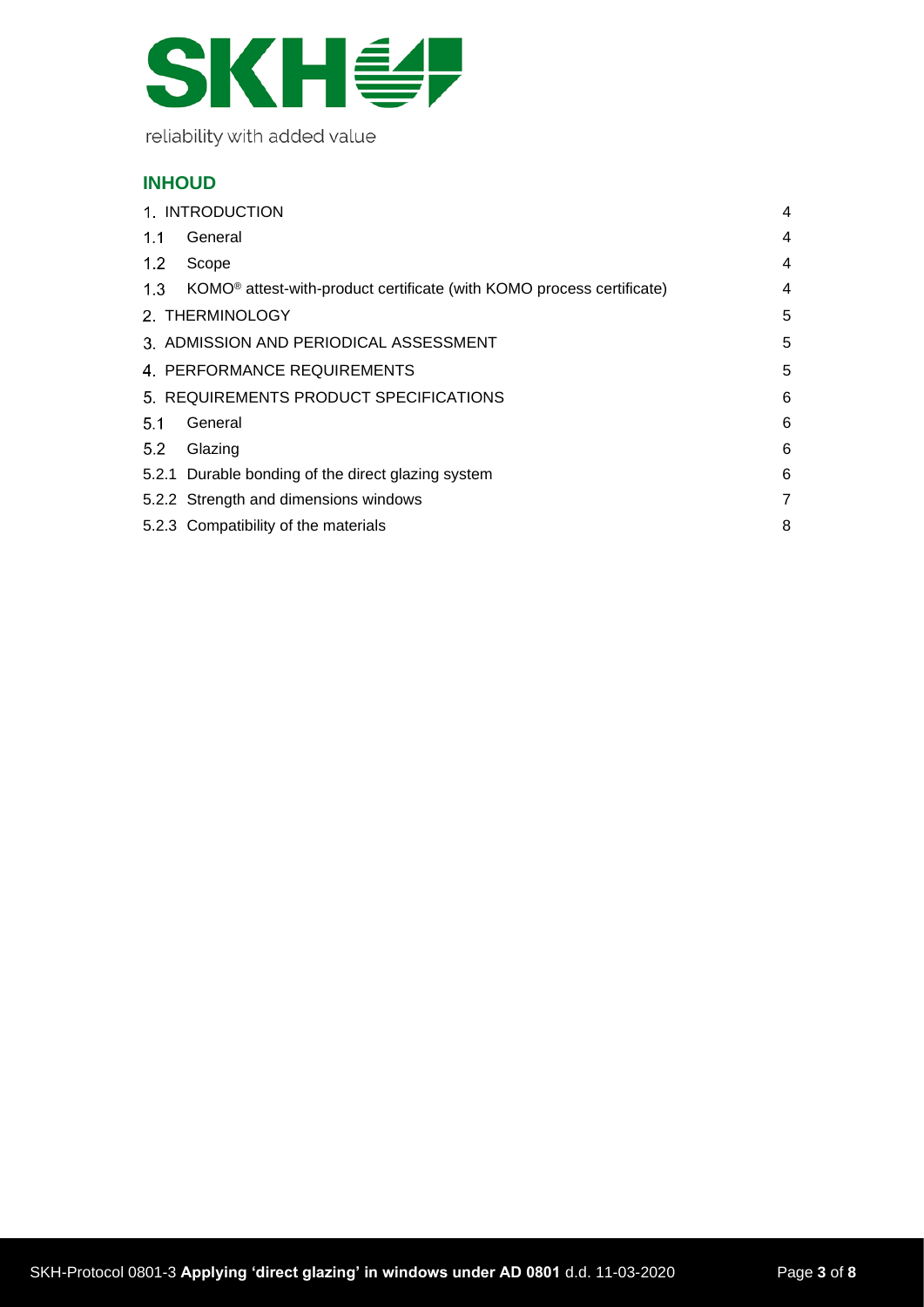

#### <span id="page-3-0"></span> $\mathbf 1$ **INTRODUCTION**

#### <span id="page-3-1"></span> $1.1$ **General**

This protocol clarifies how it can be demonstrated that wooden windows fitted with "direct glazing" comply with the relevant performance requirements of the AD 0801. In the context of this protocol, direct glazing refers to the bonding of glass in a window through which the stiffness of the glass and the window work together. As a result of this it's possible to use smaller dimensions for the timber used to construct the windows.

Note:

In order to prevent injury, it must not be possible for the glass to come loose directly from the window as a result of errors in the application. To this end, a second "support" must be applied in the form of a mechanical fastening such as nailed glazing beads (minimum coverage 10 mm). Windows without glazing beads with glued glass are considered "structural glazing". Structural glazing in this application is not (yet) covered by this protocol.

#### <span id="page-3-2"></span> $1.2$ **Scope**

This protocol relates to the implementation of direct glazing according to one of the following principles:

| Edge bonding<br>(Only allowed when<br>using an adhesive,<br>tape is not allowed)                                             | Adhesive is applied at the glass<br>edge around the whole glass.<br>Glazing continues to be traditionally<br>carried out in accordance with NPR<br>3577 or NEN 3576                                                              |  |
|------------------------------------------------------------------------------------------------------------------------------|----------------------------------------------------------------------------------------------------------------------------------------------------------------------------------------------------------------------------------|--|
| Longitudinal bonding<br>(Allowed with an<br>adhesive or tape, but<br>when using tape an<br>glazing sealant must<br>be used.) | Adhesive is applied all around the<br>glass on the outside sides of the<br>glass, when necessary a glazing<br>sealant is used.<br>Glazing on the inside traditionally<br>carried out in accordance with NPR<br>3577 or NEN 3576. |  |

If the method of direct glazing deviates from the above principles, additional tests may be necessary to demonstrate its durable application.

Direct glazing can be applied under concepts II+, III and IV as described in AD 0801 dated 31-10-2019.

#### <span id="page-3-3"></span>**KOMO® attest-with-product certificate (with KOMO process certificate)**  $1.3$

If it has been demonstrated that the performance requirements of this protocol have been met, the attest-with-product certificate (with KOMO® process certificate), issued on the basis of the AD 0801, shall be supplemented by a tested system for direct glazing.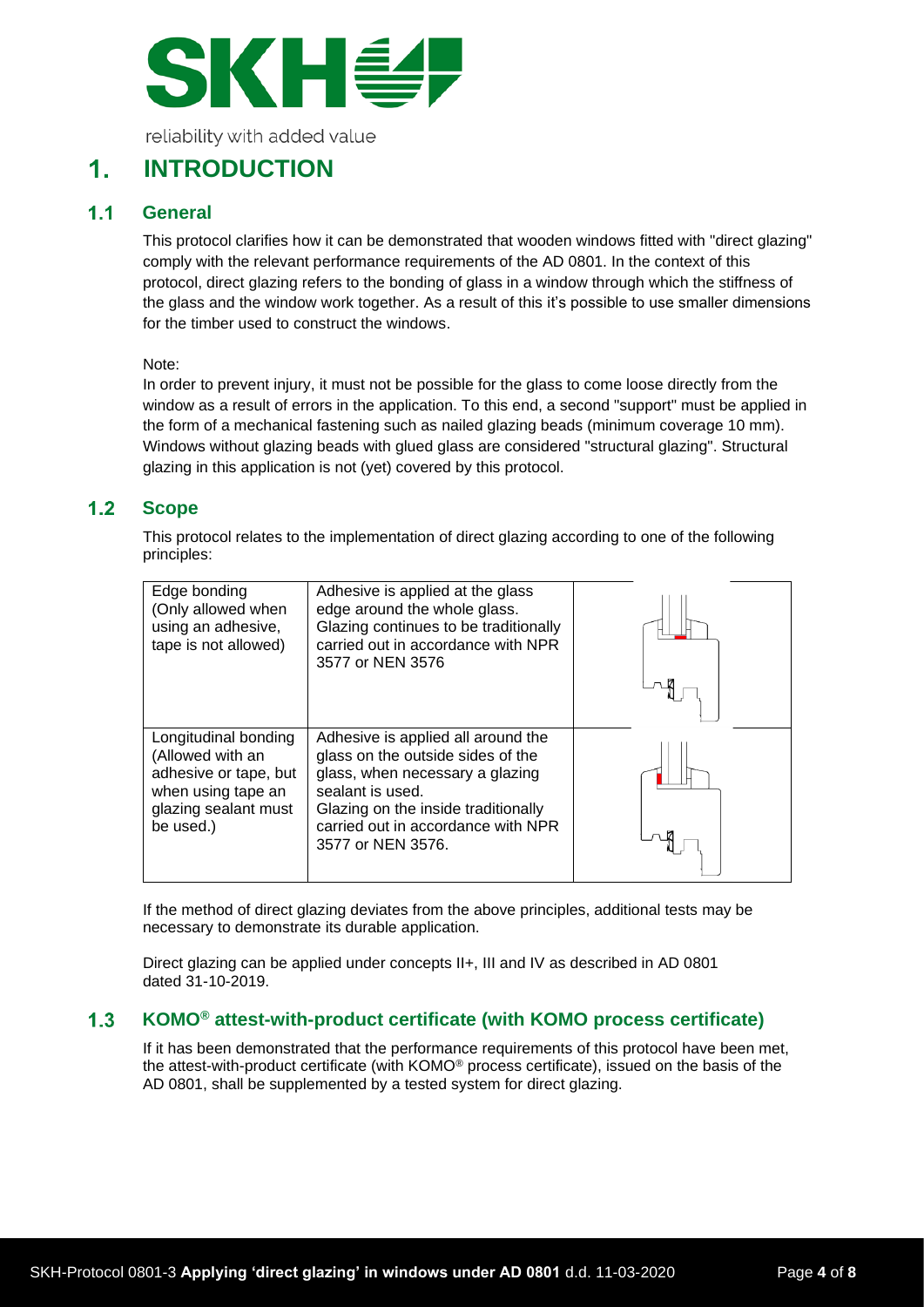

#### <span id="page-4-0"></span> $2<sub>-</sub>$ **THERMINOLOGY**

In addition to Chapter 2 of AD 0801, the following term shall apply:

Direct glazing system System on which direct glazing is carried out consisting of a combination of the adhesive or tape concerned, the paint system applied to the window and the type of wood from which the window is made in combination with the position of the bonding (edge or longitudinal bonding).

#### <span id="page-4-1"></span> $3<sub>1</sub>$ **ADMISSION AND PERIODICAL ASSESSMENT**

In accordance with Chapter 3 of AD 0801, the direct glazing system and its application shall be assessed in an admission assessment and during the periodical assessments.

#### <span id="page-4-2"></span> $\mathbf{4}$ . **PERFORMANCE REQUIREMENTS**

The requirements relating to the Dutch Building Decree for wooden façade elements with windows fitted with direct glazing remain unchanged.

*Note: The glazing system must meet the requirements for burglar resistance, external moisture resistance and air volume flow. Glazing carried out in accordance with the principles of NPR 3577 and/or section 12 of the KVT and SKH Publication 98-08 (burglar resistance) meet these requirements. In the case of glazing systems that deviate from the principles stated in the above guidelines, it must be demonstrated that the requirements are met.*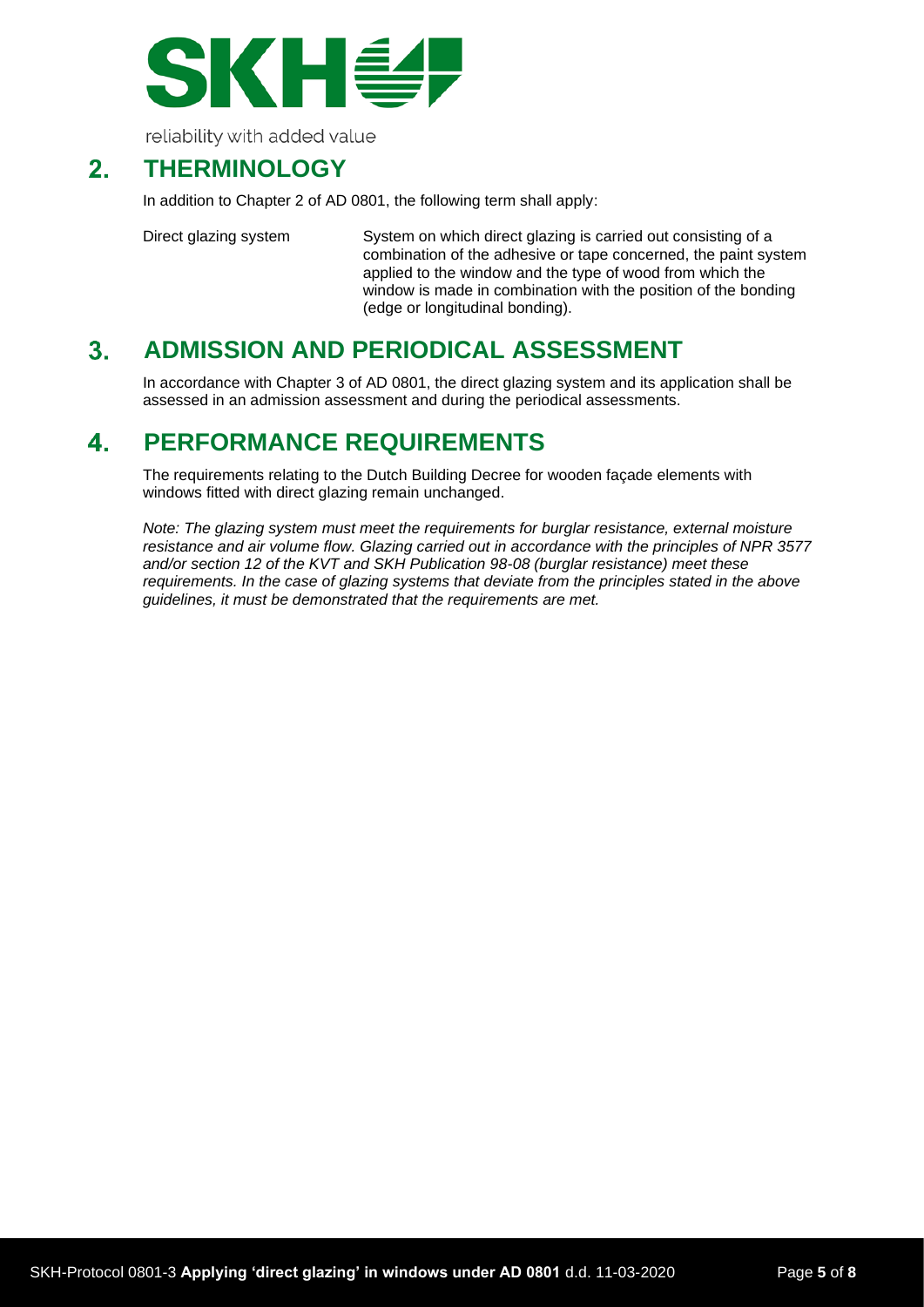

#### <span id="page-5-0"></span>**REQUIREMENTS PRODUCT SPECIFICATIONS** 5.

#### <span id="page-5-1"></span> $5.1$ **General**

In addition to section 5.1 of AD 0801, the following applies with regard to the adhesive and tape:

## **Requirement**

The adhesive or tape used in the direct glazing system must be shown to continuously meet the performance requirements as determined according to this protocol.

### **Method**

An independent declaration of the adhesive and tyre must be available based on the principles described in section 1.4 and chapters 3, 5 and 6 of BRL 2801 "glazing sealant".

### **Admission assessment**

It is assessed whether the applied adhesive and/or tape complies with the requirements.

### **KOMO® attest-with-product certificate**

The KOMO® product certificate describes that the adhesive and/or tape as part of the direct glazing system complies with the requirements.

#### <span id="page-5-2"></span> $5.2$ **Glazing**

In deviation from the requirements as stated in section 5.4.12 of AD 0801, the following performance requirements apply.

## <span id="page-5-3"></span>**5.2.1 Durable bonding of the direct glazing system**

The durable adhesion of any combination of the direct glazing system must be demonstrated.

*Note: any combination refers to the combination of the specific adhesive or tape, the paint system and the wood specie.*

### **Requirements**

The tensile strength under load at 60°C and -20°C and after ageing (according to 2A/B and 3) is at least 50% of the tensile strength at 23°C and the adhesive failure of the adhesive is on average not more than 10% with a maximum of 25% per individual specimen. For a tape, only the tensile strength requirement shall apply<sup>1</sup>

*<sup>1</sup> Note: Due to the high internal strength of the tape, a cohesive fracture is not to be expected and the fracture pattern will basically consist of adhesive fracture.*

### **Method**

After the test pieces have been conditioned in standard climate at 20 ( $\pm$ 2) °C and 65 ( $\pm$ 5)% RH (or optionally 23 ( $\pm$ 2) °C and 50 ( $\pm$ 5)% RH) for 7 days, the tensile strength for edge and/or longitudinal bonding shall be determined according to the following determination method as indicated in ift-RICHTLINION VE-08/4 (März 2017):

1 Edge- and longitudinal bonding; Tensile strength after 24 ( $\pm$ 4) hours conditioning at 60 ( $\pm$ 3) °C, 23 ( $\pm$ 3) °C and after 24  $(\pm 4)$  hours conditioning at -20  $(\pm 3)$  °C. 2A Edge bonding;

Tensile strength after ageing for 500 ( $\pm$ 4) hours at a temperature of 60 ( $\pm$ 3) °C in accordance with section 5.1.4.2.1 of ETAG 002 (without the water load specified in ETAG 002)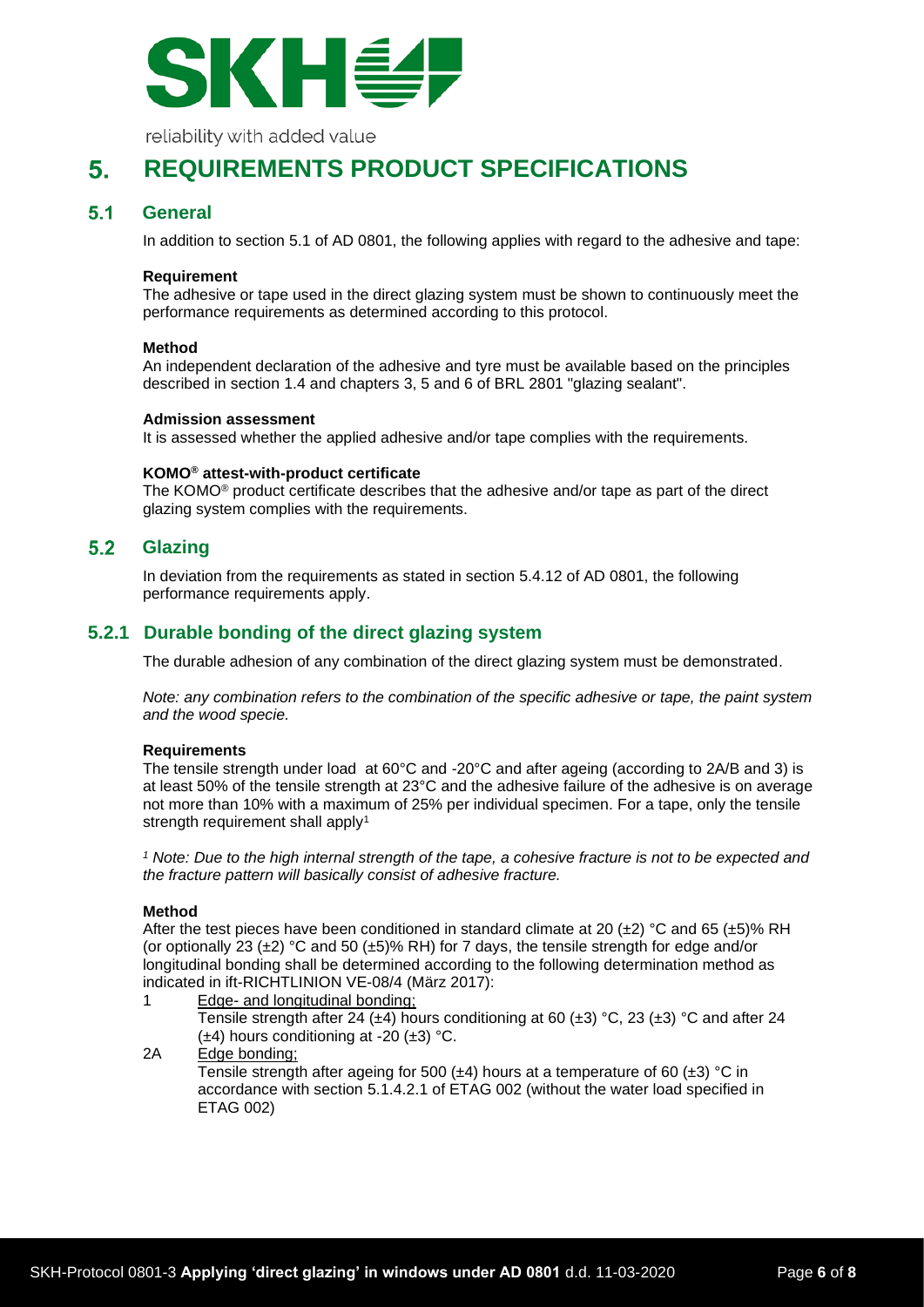

## 2B Longitudinal bonding:

Tensile strength, in accordance with section 5.1.4.2.1 of ETAG 002 (without the water load specified in ETAG 002), after ageing for 500 (±4) hours at a temperature of 60 (±3) °C and a UV load of 50 W/m<sup>2</sup> on the test surface.

- 3 Longitudinal bonding without the use of a glazing sealant; Tensile strength after exposing the samples to water and detergents according to section 5.1.4.2.4 of ETAG 002, where the following modifications apply:
	- Prior to testing, the end grain of the wooden test pieces are sealed with an end grain sealer in accordance with SKH Publication 07-01;
	- The prescribed load consists of immersion for 15 minutes in water with 1% marketconforming detergent at a temperature of 45  $(\pm 3)$  °C where the pH value of the solution must be less than 7 (must be measured and recorded);
	- Following the samples are conditioned for 23.75 hours in standard climate at 20  $(\pm 2)$ °C and 65 ( $\pm$ 5)% RH (or optionally 23 ( $\pm$ 2) °C and 50 ( $\pm$ 5)% RH);
	- this cycle is repeated 19 times, during which the weekends can be bridged by means of conditioning in the chosen standard climate, the course of the procedure is recorded;
	- after completion of the procedure described above, wooden samples are conditioned for 7 days in the chosen standard climate.

#### *Note:*

- *In order to limit the number of tests, the combination of one adhesive or tape and wood specie with the different paint systems can be tested for tensile strength according to point 1, after which ageing according to point 2A/B or 3 is only carried out on the 3 paint systems with the lowest tensile values.*
- *As an alternative to the above method of determination, the following method can be used:*

*Tensile strength after 24 (±4) hours of conditioning at 60 (±3) °C, 23 (±3) °C and after 24 (±4) hours of conditioning at -20 (±3) °C on a glass or metal substrate. This test assesses, independently of the substrate, whether the adhesive system meets the limits of tensile strength at load at 60 (±3) °C and -20 (±3) °C of at least 50% of the tensile strength at 23 (±3) °C at 100% cohesive failure, supplemented by the following;*

*Peel test according to DIN 54457 on each combination after ageing according to the following cycle:*

- *7 days conditioning at 60 (±3) °C and 95 (±5)% RH followed by,*
- *7 days conditioning at 60 (±3) °C (dry) followed by,*
- *1 day of conditioning at -20 (±3) °C followed by,*
- *7 days conditioning at 60 (±3) °C and 95 (±5)% RH.*

### **Admission assessment**

It is assessed whether the direct glazing system complies with requirements and what approval conditions apply to it.

## **KOMO® attest-with-product certificate**

The KOMO® product certificate part describes the direct glazing system and states that it complies with the requirements.

## <span id="page-6-0"></span>**5.2.2 Strength and dimensions windows**

The strength of each combination of the direct glazing system must be demonstrated in relation to the maximum allowed window size.